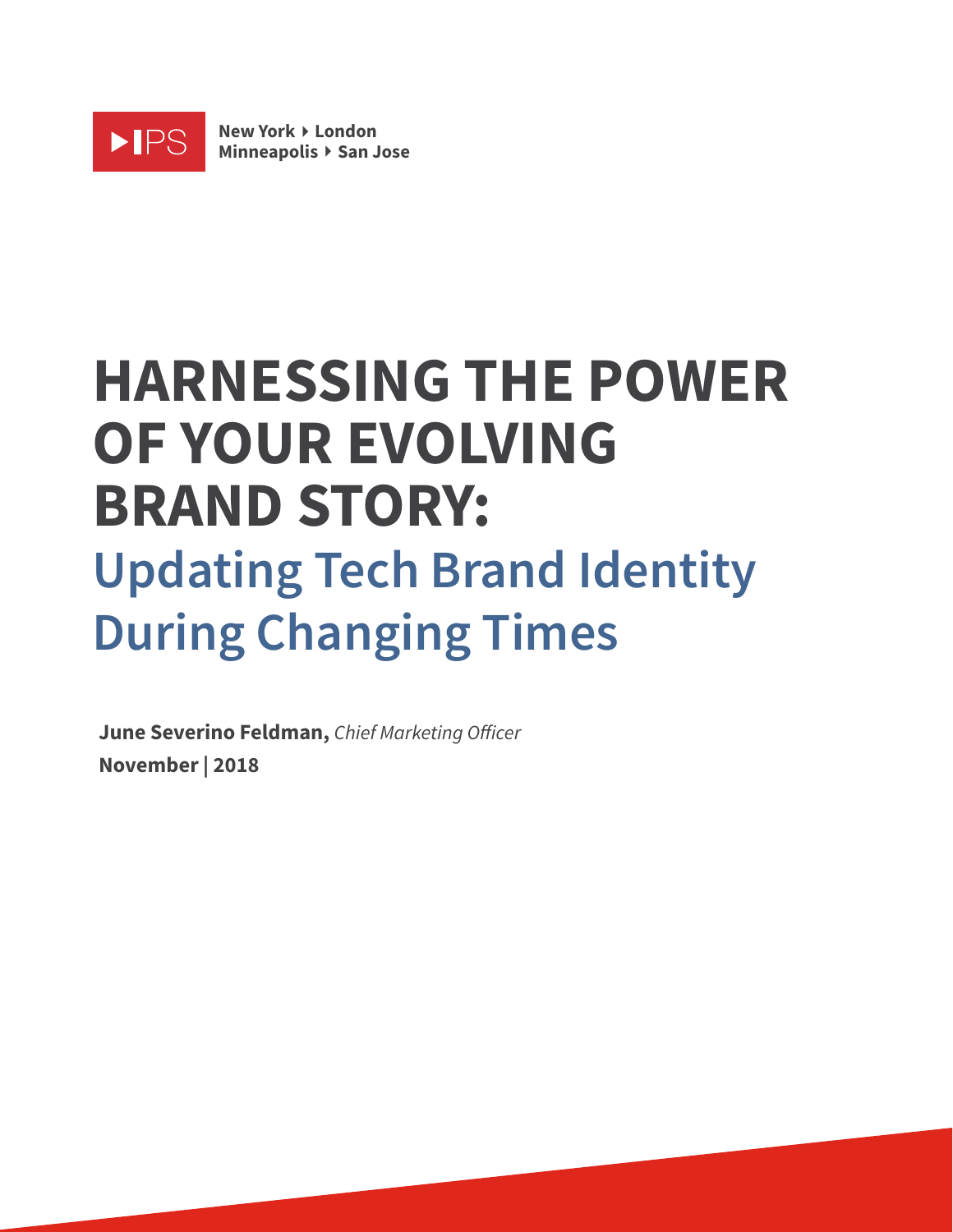# **HARNESSING THE POWER OF YOUR EVOLVING BRAND STORY: Updating Tech Brand Identity During Changing Times**

However many years your tech company has marketed its services and/ or products, it's likely its messaging and business model have evolved as markets have expanded and technology has continually matured. Tech marketers are called upon to keep branding on point and current while still referencing core missions and preserving brand identity. The answer lies in successful navigation along that fine line between brand language that is recognizably yours while generating genuine excitement around recent newness and potential growth.

Successful updates radiate trustworthiness, avoiding the perception that you're just jumping on some buzz-word bandwagon or fleetinggraphics trend. The world must know it's still YOU talking.

Your next-era messaging will be executed across all your brand vehicles, including your website, collateral materials, thought leadership publications, press releases, social media, and the brand presence at your ofices or other location. Therefore, it's important to conceive a creative messaging strategy that's adaptable to, and clearly expressed in each of those vehicles.

This paper looks at the process of taking stock of your brand while extrapolating your core identity to be brought forward into the new narrative. It also provides examples from IPS's brand progression afer our recent acquisition by Forward Industries (NASDAQ:FORD), and our foray with Forward into offering new services into even broader markets. In addition, it presents and analyzes some notable brand tweaks and outright shifts by some other familiar tech companies.

**Consider these top brands' stories that remain current, strong, familiar & compelling:**

Apple **(phones)**

Google **(search)**

Nest **(sofware)**

Tesla **(social)**

Amazon **(retail)**

Each of these winning brands are perceived as:

- on top of latest trends and technologies
- excellent at delivering the services and/or product(s) as advertised
- smart
- stable
- trustworthy





<sup>2</sup>S is a subsidiary of Forward Industries (NASDAQ: FORD)

1/8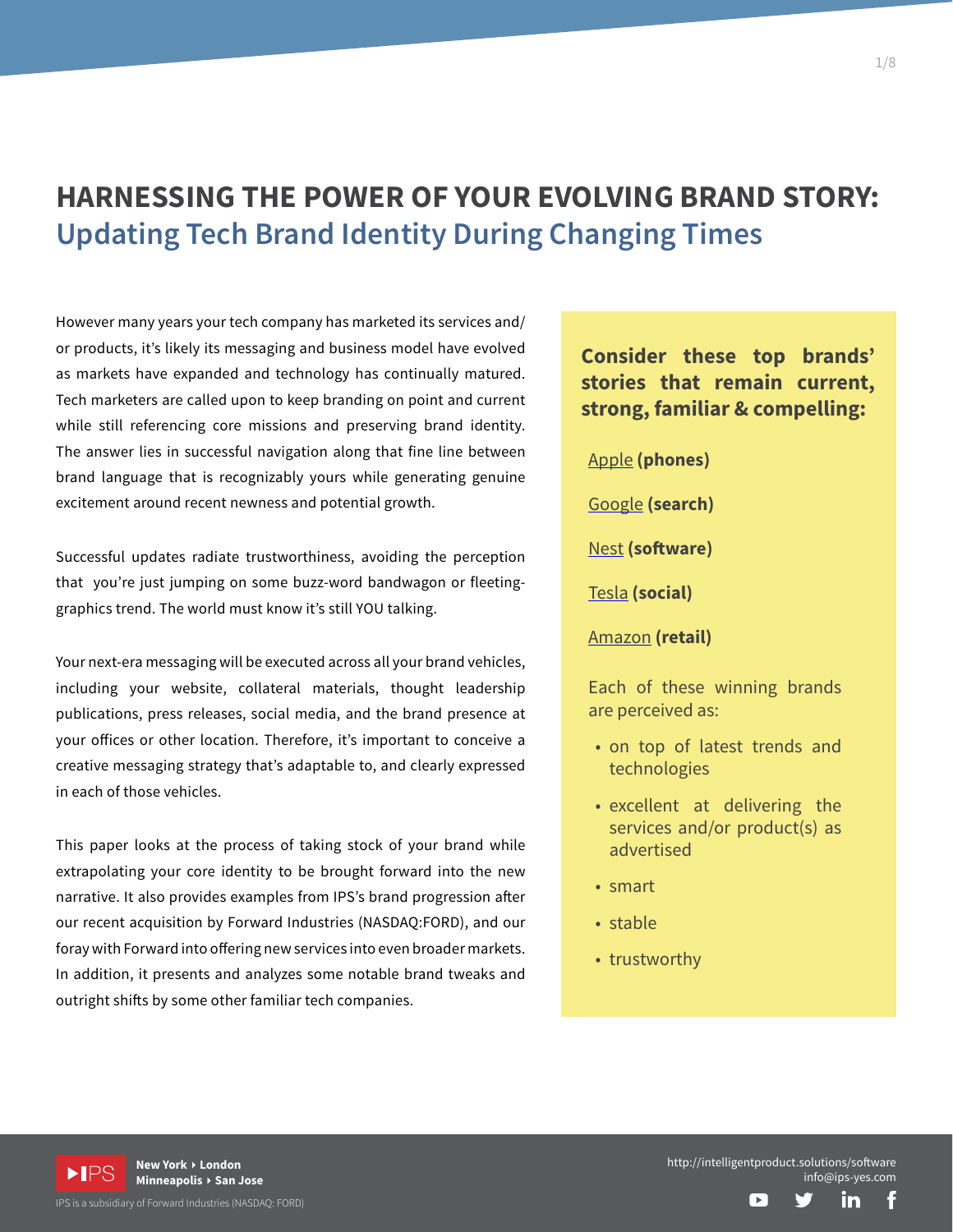# **WHAT'S PROMPTING THE UPDATE?**

Get started by asking your team and other key staff to evaluate what's prompting the update: Where are we, and what strategic approach should we take? The answers (and the ensuing negotiations!) will eventually reveal a clear-cut project roadmap.

The need to update the brand may be either proactive or reactive. And while each tech brand story is unique, there are four fundamental reasons for rebranding.

## **1. Brand and/or core messaging are outdated**

When graphics or slogans are tired or outdated, they don't speak to current trends.

### **Use Case: Dropbox**

Dropbox was developed by MIT students and launched in 2007 as a file sharing tool. Afer ten years, they took on an epic rebranding effort.

Dropbox was becoming stagnant and had to transform messaging from 'gain access to where the work is stored' to 'collaborate where the work happens'. Dropbox's mission was now helping teams stay in sync rather than syncing up files.

Internal design teams worked with design company COLLINS and other external partners to develop a new colorful and fun identity. Changes to the logo were subtle, but the font is cleaner, and the icon was now less "boxy" and more a series of surfaces implying room for collaboration.



### Dropbox.design explains:

*Our old logo was a blue box that implied, "Dropbox is a great place to store stu*f*." The new one is cleaner and simpler. And we've evolved it from a literal box, to a collection of surfaces to show that Dropbox is an open platform, and a place for creation.*

Dropbox is now poised to connect with a new generation of outside-the-box collaborative business teams.



**New York** Ì **London Minneapolis** Ì **San Jose**

<sup>2</sup>S is a subsidiary of Forward Industries (NASDAQ: FORD)

http://intelligentproduct.solutions/sofware info@ips-yes.com

 $\Box$ 

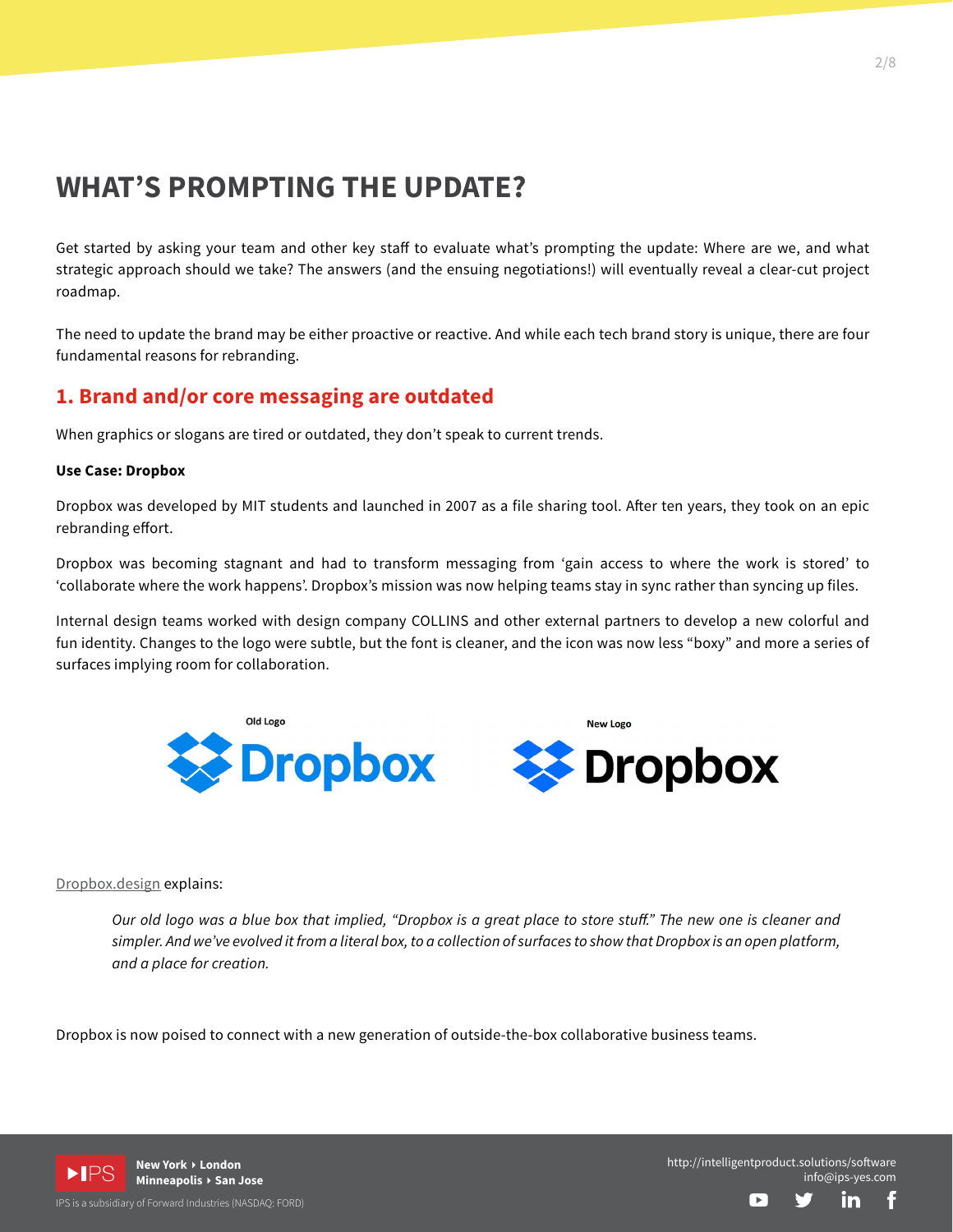# **2. Brand and Message are Inefective**

The message is not resonating with the brand's target audience. Sales and client retention are sufering as the audience either doesn't get it or doesn't care. Newer brands may have to rethink their abstract approach; established brands may hit a growth wall with their existing branding (such as in Dropbox's situation).

### **Use Case: Instagram**

Instagram launched in 2010 as a photo and video sharing site. It had 1 million users afer just two months. It owed some of its success to evolving from an iOS-only launch to a platform that could be used on multiple devices. It added functionality for messaging and multi-file posts. While acquired by Facebook in April 2012, Instagram did not make any overt changes to its interface or branding until May 2016.

The skeuomorphism camera-image logo did not efectively represent the true functionality of Instagram. Ian Spalter, Head of Design at Instagram, explained:

*"We realized we needed to move past a rendered camera to get a flexible, scalable glyph… The question then became, how far do we go? If you abstract too much, the glyph doesn't feel tied to the history and soul of Instagram. If you make it too literal, it's hard to justify changing from what we currently have."*



Unified icons were then created for Instagram's entire suite of products: Hyperlapse, Layout, and Boomerang:



The interface was refreshed by removing its color and noise, replacing them with a "simpler, more consistent design that helps people's photos and videos shine," according to Spalter.

Instagram is now a household word. It has 1 billion monthly active users and there are still those who do not yet have an IG Handle. This brand refresh should successfully reinforce that Instagram is for more than simply photo sharing.



S is a subsidiary of Forward Industries (NASDAQ: FORD)

http://intelligentproduct.solutions/sofware info@ips-yes.com

 $\Box$ 

f

in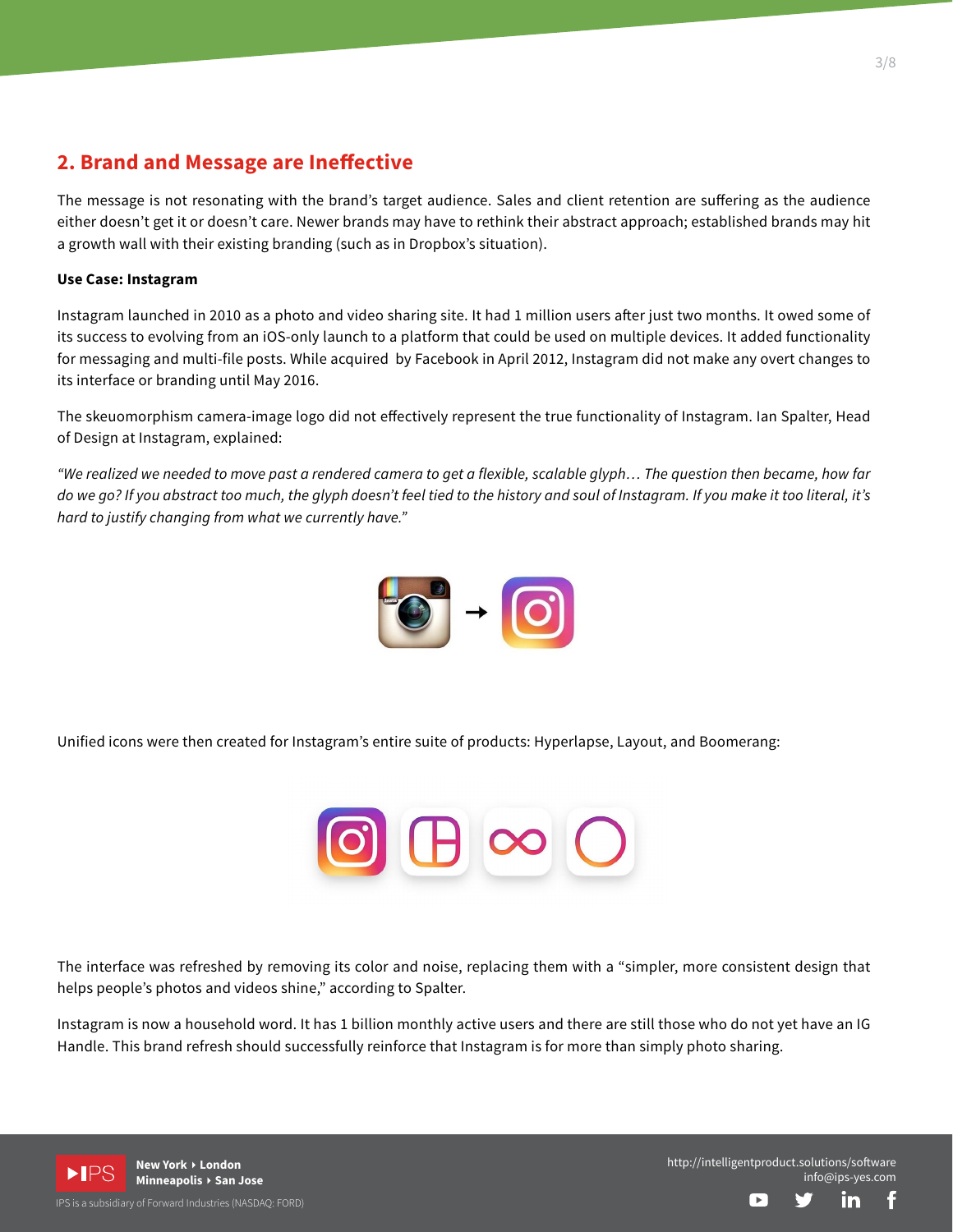## **3. Damage Control**

Many great brands undergo serious PR crises - some dating back to years before the advent of social media and digital content.

#### **Use Case: Tylenol**

You may not remember the terrible Tylenol package tampering crisis responsible for the deaths of 7 people during the 1980's, but J& J's immediate response to it is probably the reason the brand remains a mainstay more than 30 years later. And it's still current news!

With today's rapid news cycle and viral information feeds, the risk of sustaining a damaging brand hit has escalated. Depending on the severity of the issue, brands may need to rework language and graphics to provide corrective spin to the issue at hand.



### **Use Case: Airbnb**

Launched in 2008, Airbnb's original business model gave little opportunity to manage services in a way that would benefit both of their key stakeholders: the host consumers and the traveler consumers.

In 2011, a San Francisco Airbnb host's home was vandalized. Her blog said that property was damaged and her belongings were stolen. The blog went viral and Airbnb did not initially offer any damage restitution. The Washington Post reported that Airbnb's CEO and Co-founder Brian Chesky "felt paralyzed" over the situation, and that they had "really screwed up" and during the first four weeks of afermath the story went viral.

Brian Chesky admitted in a blog that Airbnb went through a "crash course in crisis management." In addition to their existing program, they added a \$1 million Host Guarantee program against damages.

Afer crisis recovery, Airbnb repositioned their brand with their WELCOME HOME project. DesignStudio created a welcoming, 'homey' logo to represent belonging that features a symbol called a "Bélo."The apps and the website enhanced the Airbnb experience with new photography, typography and color. A digital platform allowed users to log in, where they would receive their own unique Bélo.



The new symbol was part of the extensive logo re-design (pictured right).

At brand launch, Airbnb users embraced the change. Over 80,000 people designed their own version of the Bélo. While that option is no longer available to users, Airbnb's value has grown to about \$25 billion according to the Wall Street Journal.

 $01D$ 





**Minneapolis** Ì **San Jose**

<sup>2</sup>S is a subsidiary of Forward Industries (NASDAQ: FORD)

http://intelligentproduct.solutions/sofware info@ips-yes.com

E

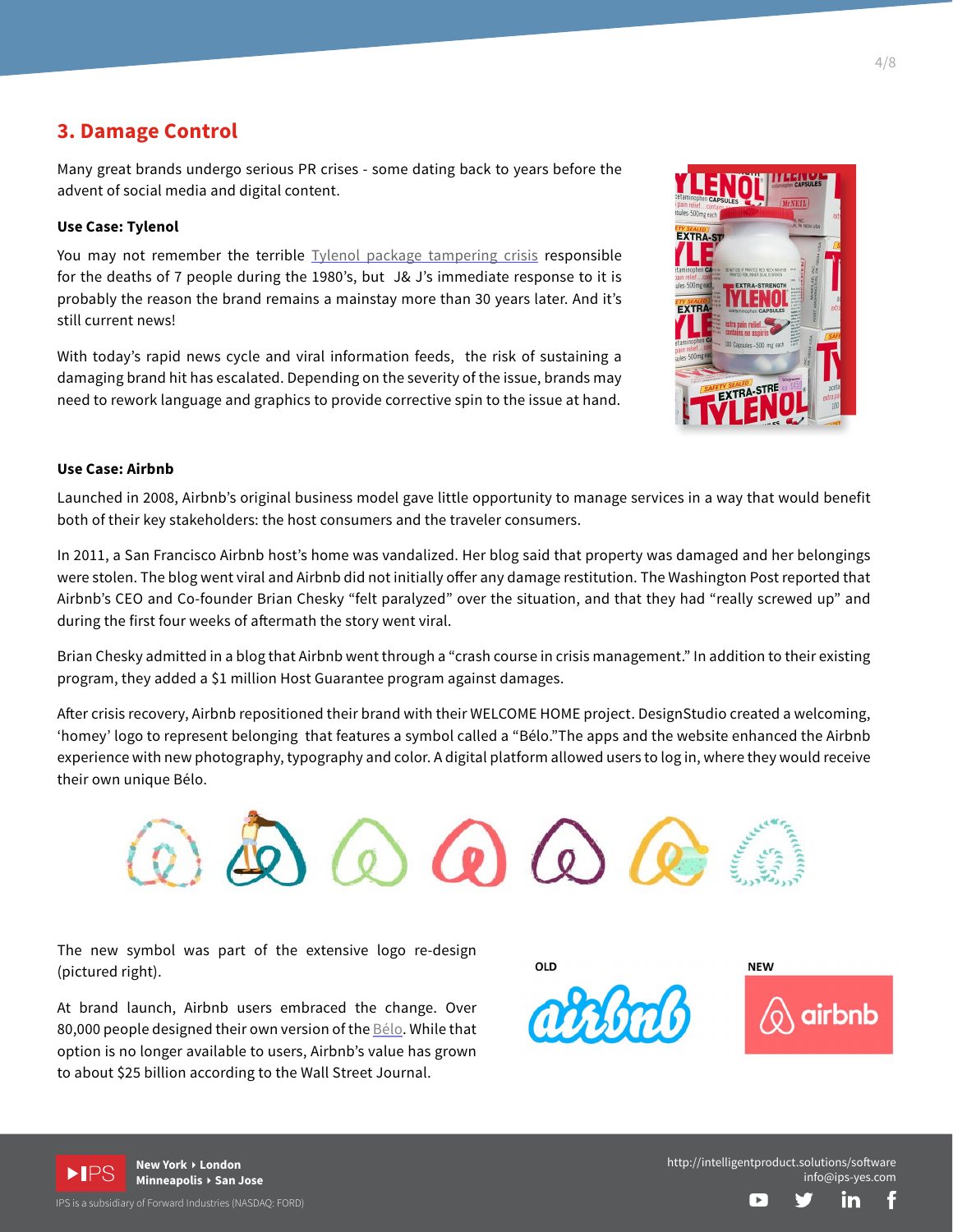# **4. You've undergone a change in corporate structure or status: brand messaging is no longer accurate**

Often after a corporate change, such as a merger or acquisition, a brand's graphics do not communicate its updated status; the brand language no longer tells an accurate story. The rebranding roadmap depends on the new entity's strategy:

- **• Absorb** one or more brands into an existing brand update the existing brand for new functionality
- **• Merge** brands into one new holistic brand introduce the new brand
- **• Create** a new brand umbrella for related brands market both individual brands and the capabilities under the umbrella brand (read on)

#### **Use Case: IPS/Forward Industries**

In January of 2018 our company IPS (intelligentproduct.solutions) was acquired by Forward Industries (NASDAQ:FORD). Forward was known as a manufacturing source of high quality, cut and sewn soft cases for products distributed into multiple markets, with its largest blue-chip multinational client base in the medical/healthcare industry. Its portfolio also includes a range of premium hard protective cases for cameras, computers and other peripherals. The firm provides a 24/7 international logistics support, product distribution and quality assurance services. Over the past 35 years, the international client base reflects the very high reputation for quality of the company. In business 10 years, IPS was well known and highly regarded in full service product design/development, with a heavy emphasis on connected products and a loyal, repeat customer base. While continuing to operate independently, the acquisition brought two highly complementary services oferings together with virtually no overlap, presenting myriad opportunities for a joint services ofering into both companies' existing customer bases. The strategy retains the original company look and feel for each, but 'brands the merger' by integrating brand elements into each from the other.

At a joint Forward/IPS session, design and management leadership reviewed the existing brand messaging and visual branding approaches for each of the companies to understand the underlying philosophies of each. The immediate goal was to create a blended logo to be used on next gen business cards for each of the firms We discussed the importance of clarity, putting forth only that messaging which could be delivered upon in the early stages of the acquisition. During the 3-hour meeting, we compared and contrasted each of the 2 approaches with these questions in mind:

*What are key messaging points for each? Where are we similar? Is there any conflict or overlap?*

| Company                   | <b>Key Services</b>                   | <b>Key Messaging</b>                                    |
|---------------------------|---------------------------------------|---------------------------------------------------------|
| IPS                       | Design & Engineering                  | Expertise, Precision, Relationships, Enthusiasm         |
| <b>Forward Industries</b> | Manufacturing, Logistics/Distribution | Quality, Relationships, Custom Solutions,<br>Innovation |

*Noticeable a***f***inity in the brands' messages was also evidenced in the logos, both evoking optimism and moving ahead:*





**New York** Ì **London Minneapolis** Ì **San Jose**

S is a subsidiary of Forward Industries (NASDAQ: FORD)

http://intelligentproduct.solutions/sofware info@ips-yes.com

╔

f

in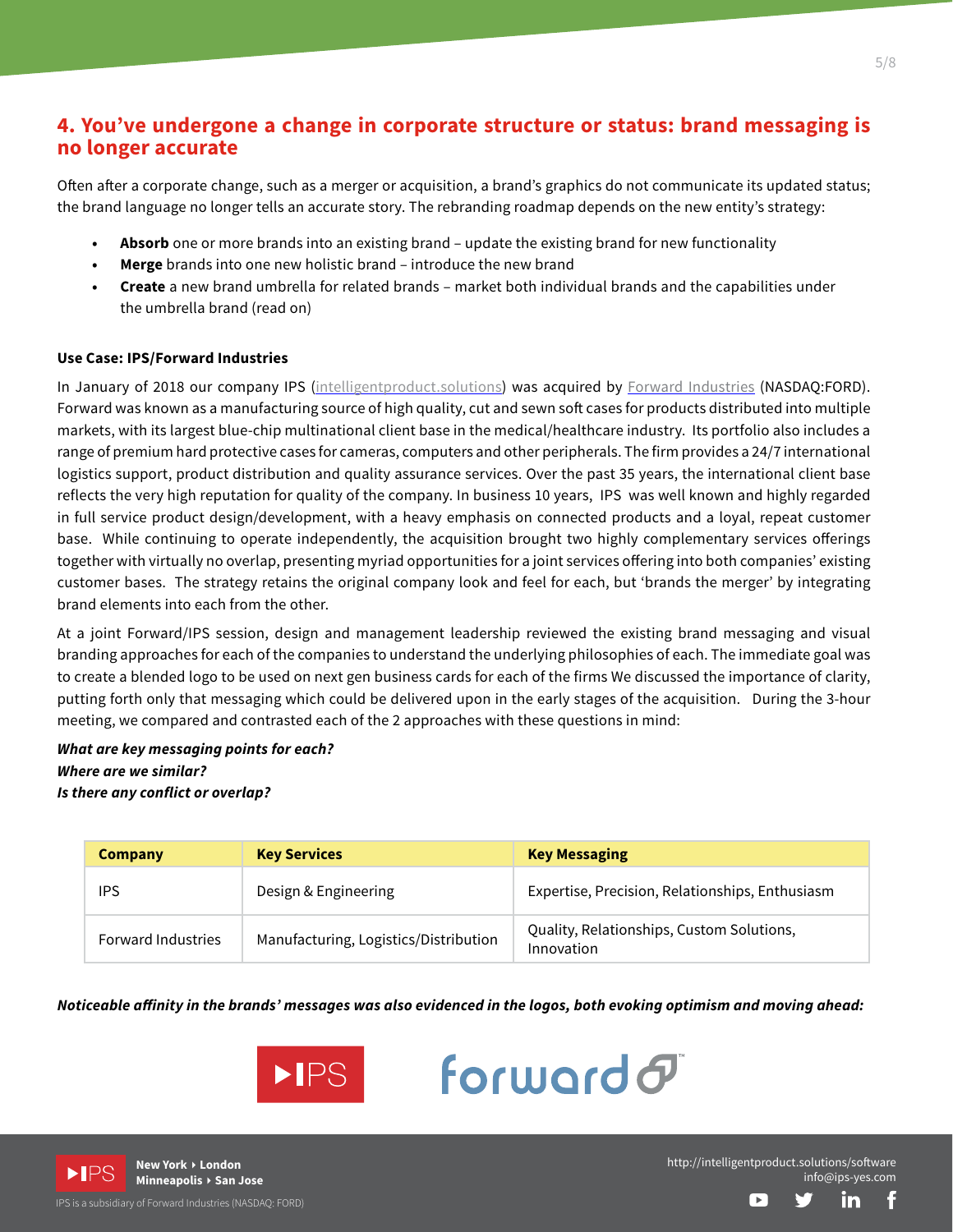Next, the IPS design team set out to hybridize some of the logo elements as well as other visual and messaging features into a format for business cards for each firm to:

- Retain original brand identity while...
- $\blacktriangleright$  Communicating the newness and excitement of the partially blended brand.
- ▶ Note that the original IPS tag line, "Unrelenting Dedication to Great Product Design" now reads "Unrelenting Dedication to Great Product Design and Manufacturing" on the backs of the blended brand cards (below, right).

#### **Original Cards**



*Notes: 1) at the time of acquisition, both companies favored a clean, open design approach to card fronts with a more saturated approach to the back. 2) IPS' iconic triangle/pyramid motif appear on each side with modifications, as does Forward's optimistic dual leaf motif.*

*Notes: 1) Cards are die cut to blend original corner shapes incorporating 3 rounded corners with one right angle corner at the top right of card fronts to communicate the upward and onward motion; the joint force of combined company potential. 2) Card backs feature the most blended design with side by side logo icons knocking out of the original IPS pyramid, now in Forward blue on that card. 3) Forward's optimistic leaf motif provides the ground.*



**Blended Brand Cards**



**Minneapolis** Ì **San Jose**

IPS is a subsidiary of Forward Industries (NASDAQ: FORD)

http://intelligentproduct.solutions/sofware info@ips-yes.com